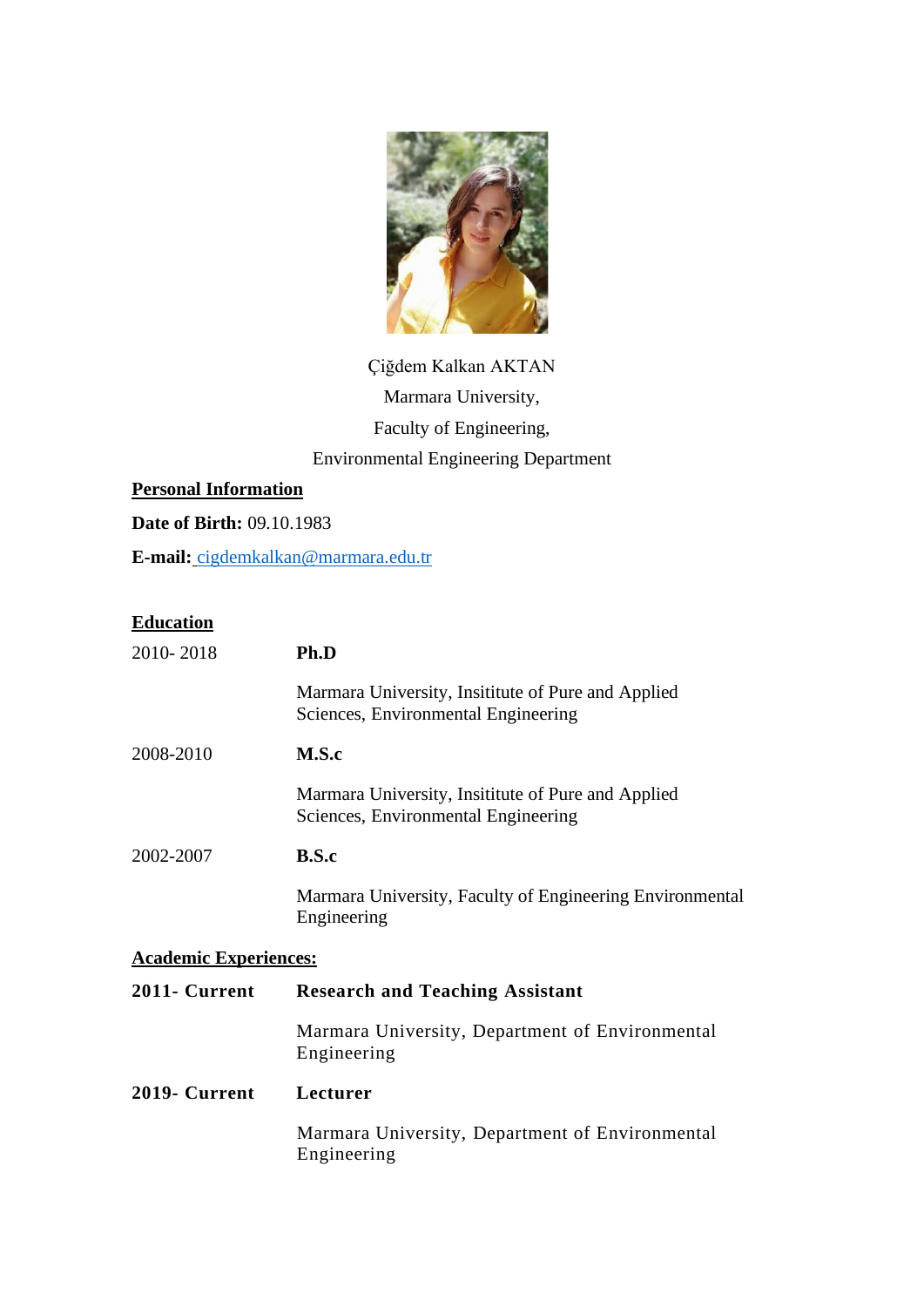#### **2020- Current Vice Laboratory Manager**

Prof. Dr. Ahmet Mete Saatci Environmental Engineering Laboratory at Marmara University

#### **Work Experiences:**

| 2008-2009 | <b>Project Engineer; GEZER Industry and Construction Company,</b><br>Gebze /KOCAELI |
|-----------|-------------------------------------------------------------------------------------|
| 2007-2008 | <b>Sales Engineer</b> ; AES Treatment Equipment Sales Company<br>Kurtkoy/ISTANBUL   |

#### **Projects:**

1. Examination of Cadmium effects on Anammox systems, Marmara University Scientific Research Projects Committee (BAPKO), Researcher, 2017-2019

2. Identification of pathogens in wastewater treatment plant effluents using Real-Time PCR method, TUBİTAK Project, 113Y304, Scholarship student, 1.08.2013-1.07.2015.

3. Examination of chemical risks of water reuse in the scenario of agricultural irrigation, Marmara University Scientific Research Projects Committee (BAPKO), FEN-C-DRP110913-0382, Researcher, 11.9.2013-11.09.2015

4. Investigation of chemical and pathogenic risks of water reuse in a lysimeter setup, Marmara University Scientific Research Projects Committee (BAPKO), FEN-A120613- 0269, Researcher, 12.06.2013-12.06.2016.

5. Investigation of landfill leachate characterization, treatment method alternatives and examination of existing treatment facilities. TUBİTAK, 108Y269, Scholarship student, 2009-2011.

## **List of Publications:**

## Papers in SCI journals

1. **Aktan C. K**.., Yapsakli K., Mertoglu B, (2021), Short- and long-term effects of copper on anammox under gradually increased copper concentrations, [Biodegredation,3](http://doi.org/10.1007/s10532-021-09934-1)2(11).

2. **Aktan C.K**, Uzunhasanoğlu E.A, Yapsakli K. (2018), "Speciation of nickel and zinc, its short-term inhibitory effect on Anammox, and the associated microbial community composition", Bioresource Technology, Volume 268, Pages 558-567.

3. Yapsakli K.,**Aktan C.K**, Mertoglu B., "Anammox-zeolite system acting as buffer to achieve stable effluent nitrogen values", Biodegradation, 28 (1), 69-79, 2017.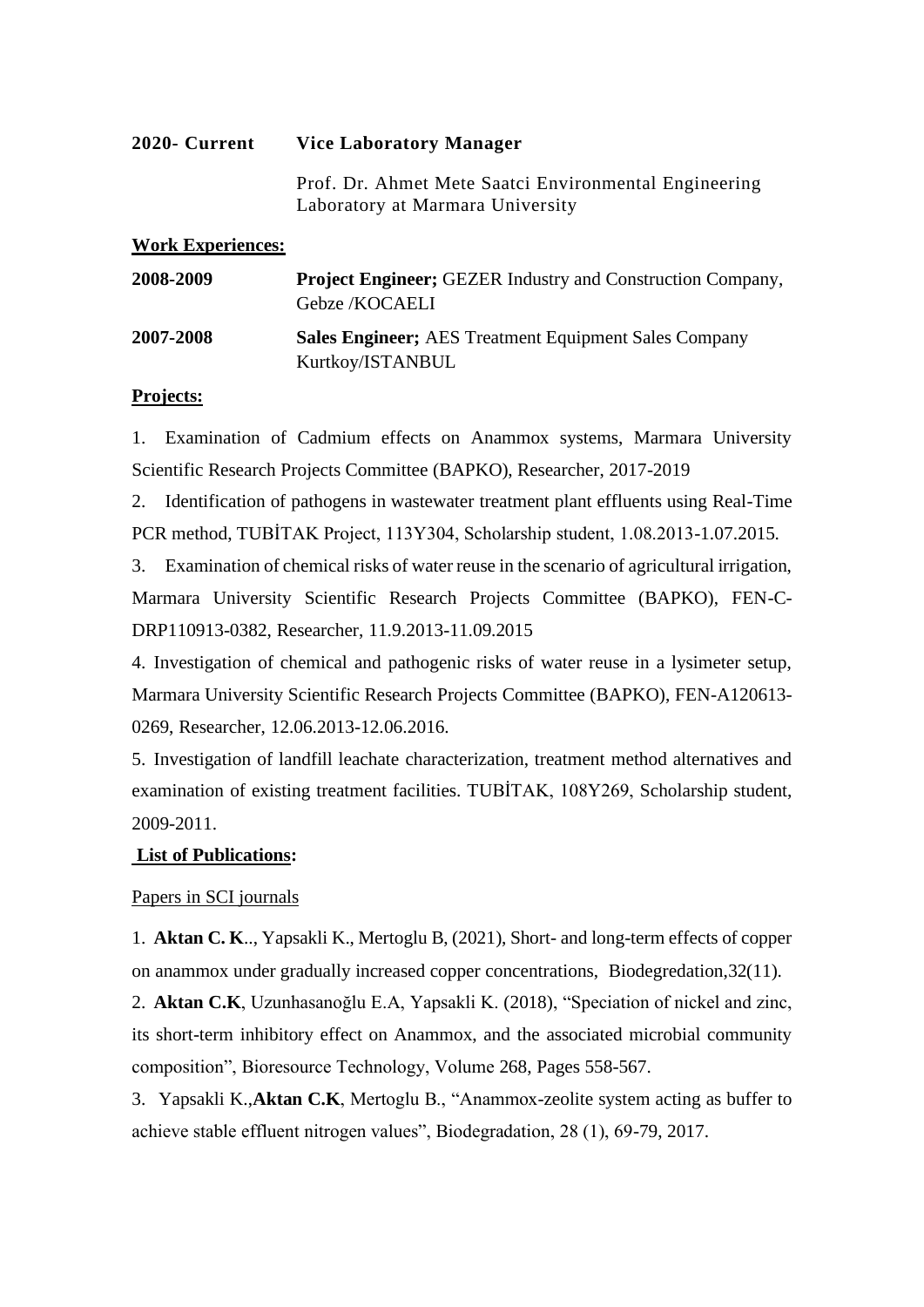4. Akgul D., **Aktan C.K**., Yapsakli K., Mertoglu B. (2012), Treatment of landfill leachate using UASB-MBR-SHARON–Anammox configuration, Biodegradation, 24 (3), 399-412, 2013.

5. **Aktan C. K..,** Yapsakli K., Mertoglu B. (2012), Inhibitory effects of free ammonia on Anammox bacteria, Biodegradation,3:751–762.

6. **Kalkan Ç.,** Yapsakli K., Mertoglu B., Tufan D., Saatci A., (2011), "Evaluation of Biological Activated Carbon (BAC) process in wastewater treatment secondary effluent for reclamation purposes", Desalination, 265 (1-3), 266-273.

#### **Presentations in International Conferences:**

1. **Aktan C.K.,** Uzunhasanoğlu E.A, Yapsakli K., Mertoglu B., Short-Term and Long-Term Inhibitory Effects of Copper on Anammox Process, 3<sup>rd</sup> EWAS International Conference, Lefkada Island, Greece, 27-30 June 2018.

2. **Aktan C.K.,** Yapsakli K., Mertoglu B.,, Evaluation of the Short and Long Term Effects of Cd on Anammox activity,  $10<sup>th</sup> IWA$  Young Water Professionals Conference, Zagreb, Croatia, 7-12 May 2018.

3. Uzunhasanoğlu E.A.,**Aktan C.K.,** Yapsakli K., Mertoglu B., ICOCEE 2017 2nd International Conference of Civil and Environmental Engineering Conference "Long Term Effects of Cadmium on Anammox Process", Kapadokya, Turkey,8-10 May 2017.

4. **Aktan C.K.,** Yapsakli K., Mertoglu B., ICHE'2014 11<sup>th</sup> International Conference on Hydroscience & Engineering, "Impacts of Reclaimed Water Irrigation on Heavy Metal Distribution in Soil Properties and Crop", Hamburg, Germany 28 September-2 October 2014.

5. **Aktan C.K**., Yapsakli K., Mertoglu B., ICOEST'2014 International Conference on Environmental Science and Technology "Effects of reclaimed water irrigation in soil properties and crop", Antalya, Turkey, 14-17 May 2014

6. **Kalkan C.,** Yapsakli K., Mertoglu B., International Sustainable Water and Wastewater Management Symposium "International Sustainable Water and Wastewater Management Symposium" "Enrichment of Anammox bacteria in reactor packed with Kaldnes Rings", Konya,Turkey 26-28 October 2010.

7. K. Yapsakli, **C. Kalkan,** D. Tufan, B. Mertoglu, IWA World Water Congress and Exhibition "IWA World Water Congress and Exhibition" "Tertiary treatment of Pasakoy